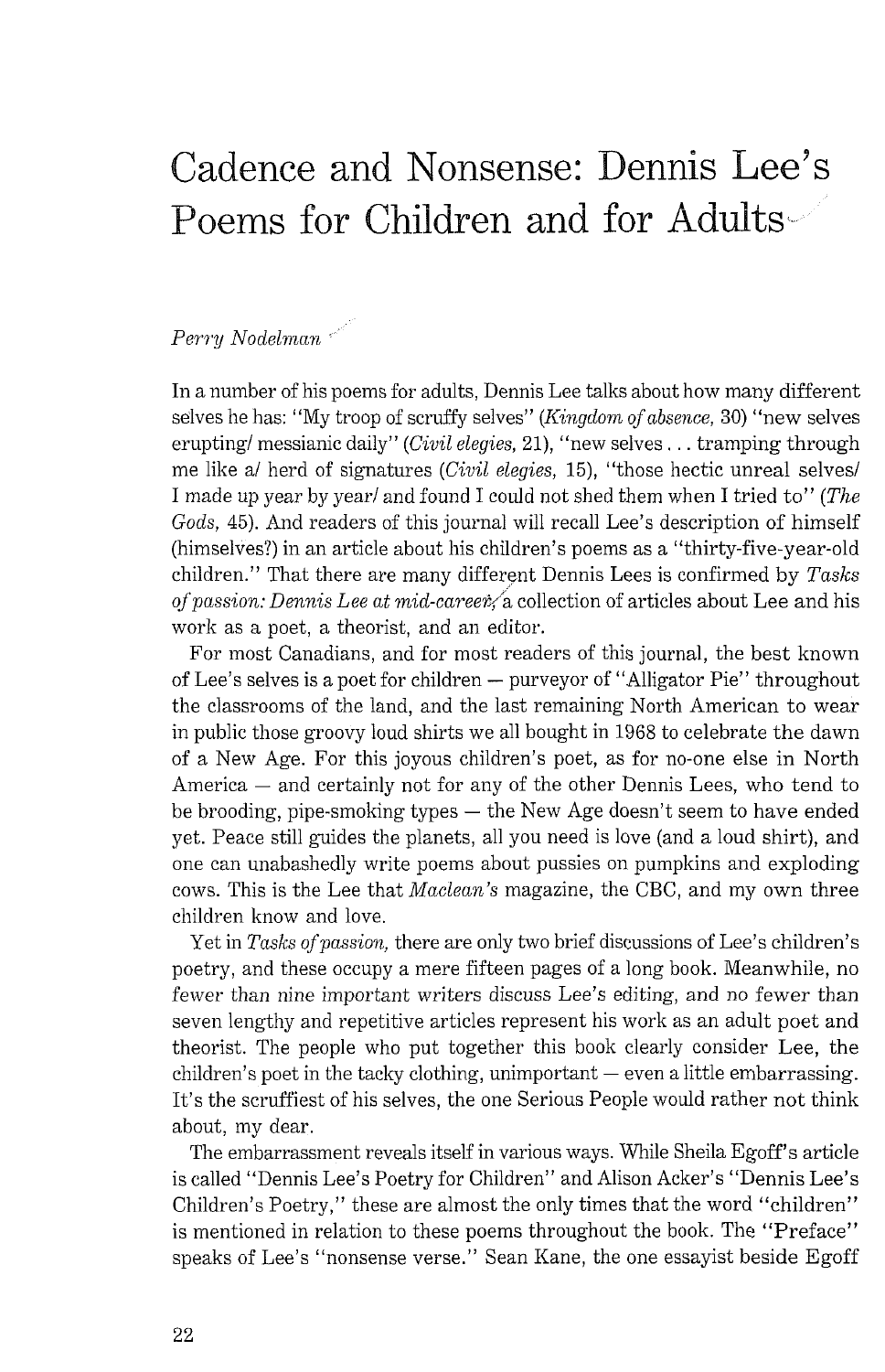and Acker who even mentions Lee's children's poetry, also refers to it as "nonsense verse" $(122)$  - although later in the essay, he does call it "children's verse," apparently so that he won't repeat himself when he says that it is about "the nonsense of words"(133). Even Sheila Egoff's article is subtitled "The Tradition of Nonsense and Light Verse''(41). The Great Thinker as a provider of shallow silliness for mere children? Never. No, let us call it "nonsense verse" instead of "children's poetry"; that way, we can forget its childish elements, and maybe justify the shallowness of its contents also  $-$  it's non-sense, not just sensible in a distressingly childlike, distressingly non-intellectual, distressingly unserious way. Maybe if we close our eyes the loud shirts will go away too.

Even worse, while the sections of the book containing discussions of the really important stuff are portentously labelled "The Poetic Voice," "The Prose Voice," and "The Role of the Poet," the section about children's poetry is condescendingly entitled "Dennis the Kid" - not even "Dennis the Kid's Poet." The implication is obvious. It's no part of Lee's real craftsmanship or genius that he writes poems for children; rather, writing such silly stuff is merely a retrograde bit of childishness - like Shakespeare skipping rope, maybe, or Emmanuel Kant blowing bubbles. Embarrassing, but one must forgive genius its lapses. In her short but sensitive discussion of Lee's work for children, Alison Acker quite rightly says that "Disney, TV or perhaps our own wacky ideas about the joys of childhood have encouraged us to think all children's literature and especially poetry has to be funny, and those who write it slightly loony, too"(48). Loony "Dennis the Kid" is a self that has nothing to do with the serious selves represented elsewhere in the book.

Well, I wonder about that. I wonder if Lee's children's poetry is so separate from the rest of his work that the two can't be discussed together, if his children's poetry really does have nothing to do with the brave and intricate theories about poetry and cosmology and cadence discussed so singlemindedly by these critics of Lee's adult poetry. I wonder if Dennis the children's poet is loony at all. I even wonder if Lee's children's poetry can accurately be called nonsense — at least as nonsense is defined in *Tasks of passion*.

Sean Kane speaks of the "nonsense of words" as equivalent to their "selfrefuting substitutability," that is, to their inherent lack of fixed meaning. Similarly, Egoff claims that "nonsense is generally defined as no-sense. Nonsense verses do not contain any sparkling jests or parodies or ironies, or wit or wisdom. Still less do they contain any noble thoughts. They are sheer nonsense and must be read as such''(41). Well, it wouldn't take much work to find poems that make sense in Lee's work for children  $-$  as Egoff admits when she says that he also writes "light verse," even though she doesn't carefully distinguish between her two categories. Egoff also tells us that Lee "is more concerned with the inner world of childhood than were his predecessors"(46), which suggests something more than no-sense — unless the inner world of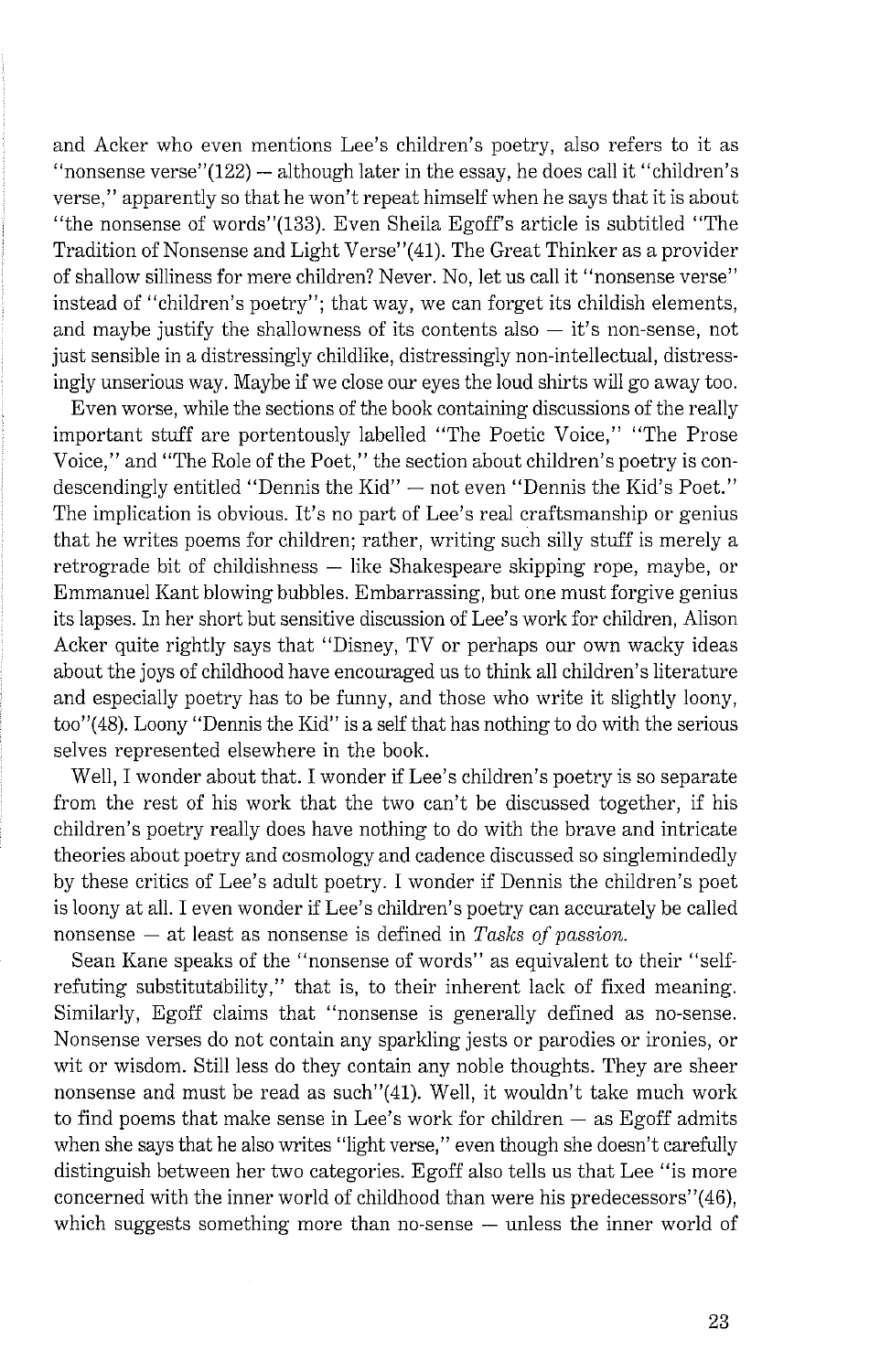childhood is a total confusion? In fact, many of his poems describe quite ordinary espisodes in the ordinary lives of children  $-$  they are silly, sometimes, these events, but they do make sense.

But one doesn't even have to look past the examples Egoff herself quotes as nonsensical to show how much sense they make. Egoff sees the poem in *Garbage delight* about how McGonigle's tail came off as nonsense because Lee distorts a word in it: "It come off again, cause he swang on the rail." Well, if Dennis Lee invented that common grammatical error of young children, then I'm the Dong with a Luminous Nose. In fact, this not particularly distinguished poem is a sentimental evocation of the way we would like to believe children really do think about their stuffed toys; to call that nonsense is to be distressingly dismissive of the fancies of childhood.

Egoff also sees the title poem of *Garbage delight* as nonsense, because it has musicality: "if one of the essential tasks of the poet is to malce music with words then nonsense poetry at least must rank first in its appeal to the ear"(45). The logical flaw here is obvious: this poem is musical, and nonsense poems are musical, and therefore this poem must be nonsense. By the same token, all the mellifluous works of Tennyson must be nonsense, and all the mellifluous works of Robert Herrick and Algernon Swinburne. In any case, the music of "Garbage Delight" underscores a quite rational description of someone who likes to eat a lot  $-$  again, it's fun because it makes sense, not because it is no-sense.

The trouble, I think, is that unless we call all funny and/or fantastic verse for children nonsense, not much of what Lee writes could genuinely be called nonsense. The one universally accepted example of a nonsense poem is Lewis Carroll's "Jabberwocky." What makes it nonsense is that it describes, in what appears to be ordinary and therefore quite comprehensible English grammar, a series of beings and actions that we have never heard of before. The grammar suggests it ought to make sense; even the shapes of the words make them seem like English words. Yet the words are unknown to us. So the poem tantalizes us with an apparently orderly and meaningful structure that contains no actual or recognizable content.

If that's a possible definition of nonsense  $-$  and I believe it is  $-$  then few of Lee's children's poems are nonsensical. Most of them are, rather, absurdist fantasies: not evocations of objects and actions we've never heard of, but strange mixtures of known things in odd combinations. We've heard of "alligator" and we've heard of "pie"; we've just never heard of one being made into the other before. Almost the entire contents of *Jelly Belly,* Lee's recent collection of Mother-Goosish rhymes, is, like the original rhymes of the Good Mother herself, a matter of combining known entities in odd ways. People live in shoes, shopping carts dance, and fleas on a trapeze do somersaults.

Even though Lee does put ordinary creatures, like beavers and garbage men and Atilla the Hun, in strange situations, he has few previously unheard-of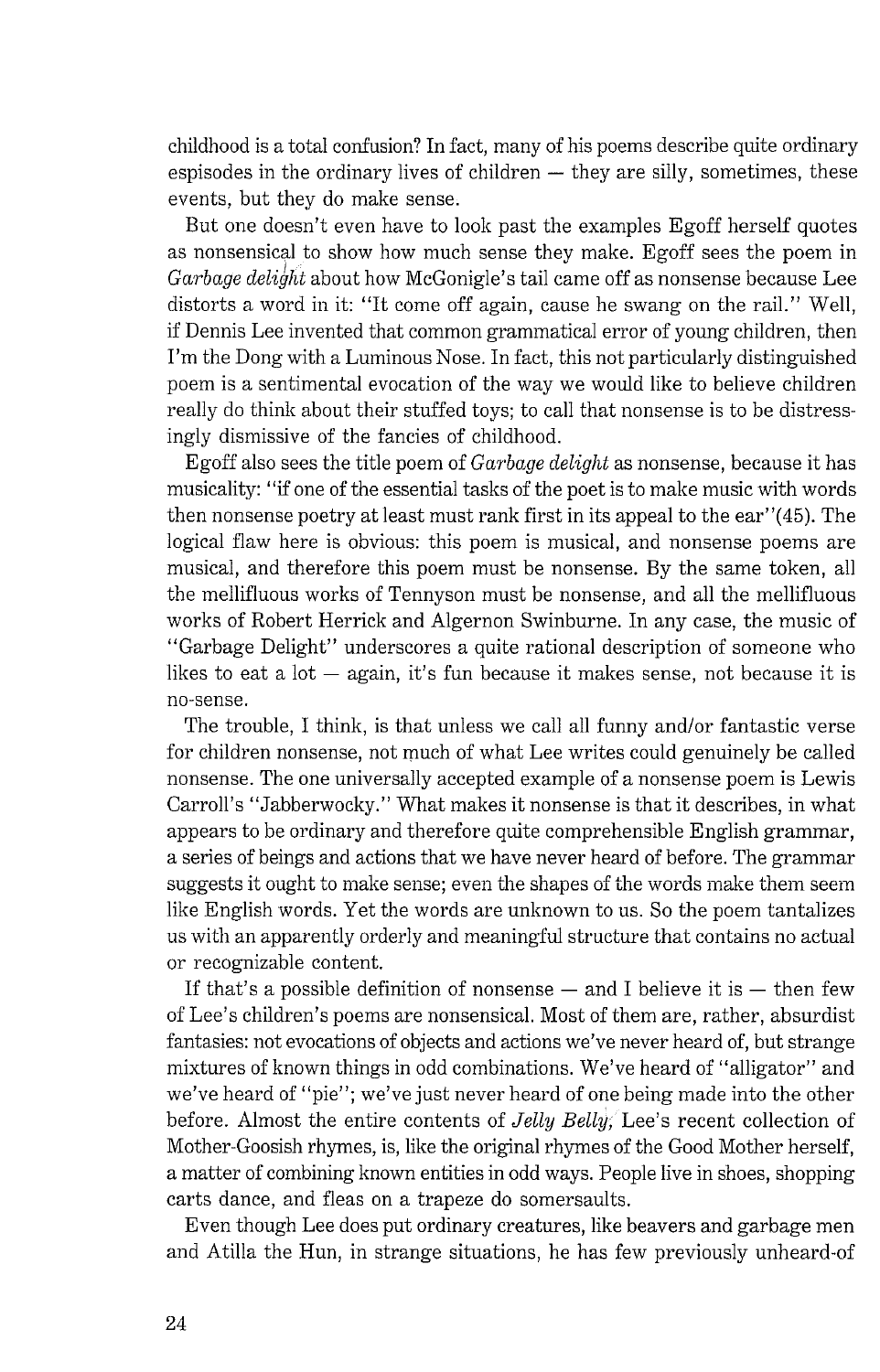creatures lilte Carroll's "mome-rathes" and "toves": a Grundiboob, a Silver Honkabeest, a Dinklepuss and a Twinkletoes and a Chuck-Me-Under-the-Chin, and a few others. Furthermore, Lee's Grundiboob, far from mysteriously gyring and gimbling, can be comforted with something so obvious as sugarcubes, just like a normal horsie; and the Honkabeest, odd creature though it is, interacts with the recognizably human Nicholas Knock in a story that will make good sense to anyone who has ever thought about what it means to have an imagination. In other words, he is a symbolic representation of things we understand, not a creature who makes no sense at all. As for Dinkelpuss and Twinkletoes and Chuck-Me-Under-the-Chin, not only do they take a quite ordinary childish pleasure in running under a garden hose, but Juan Wijngaard's illustrations show them to be quite ordinary looking children.

Most of the oddity  $-$  and the pleasure  $-$  in Lee's children's poetry comes from its anarchic inversions of acceptable behavior. "Psychapoo, the silly goose," is so far from nonsensical meaninglessness that he does the exact opposite of what he's supposed to be doing, with mathematical preciseness. He brushes his teeth with apple juice, he eats his plate, he walks on water and swims on land. If this were nonsense, we couldn't understand it; in fact, it makes perfectly good sense as a reversal of ordinary behaviour, and despite Egoff's claim that no irony is present in Lee's children's poems, it is an ironic reversal. It can be called nonsense, as she defines nonsense, only if we believe that anything unusual or abnormal or different is without sense.

Why then, this insistence in *Tasks of passions* that Lee's children's poetry is without sense? Part of the answer can be found in Egoff's just comment that "much of Lee's success in his poetry for children is due to the fact that he is a traditionalist"(46), and in Alison Acker's equally just comment that "Lee's world is still a very nice WASP world somewhere between Honest Ed's and Casa Loma" $(50)$  - a safe place. In other words, Lee's children's poems make far too *much* sense, and are far too conservative in style and in substance, to satisfy the reading of Lee these admirers of his adult work would like to believe in. They have no choice but to say it makes no sense, for it contradicts the sense they have made of the rest of his work.

But Lee himself does not mark the boundary between his adult poems and his children's poems as firmly as these critics do. In fact, the first poem in his adult volume The Gods is "1838," a poem that orginally appeared in the children's volume *Nicholas Knock and other people*. Not only does that suggest that Lee himself sees connections between the two different kinds of poems, it also makes it clear that at least this one poem is not senseless — in fact, it's about the Mackenzie rebellion, a rather nonsensical event that nevertheless actually did take place.

The conception of Lee's adult work that runs through *Tasks of passion* and dismisses his children's poetry is almost singleminded — a vision of Dennis Lee that, with some small variations, is shared by a sizable number of critics.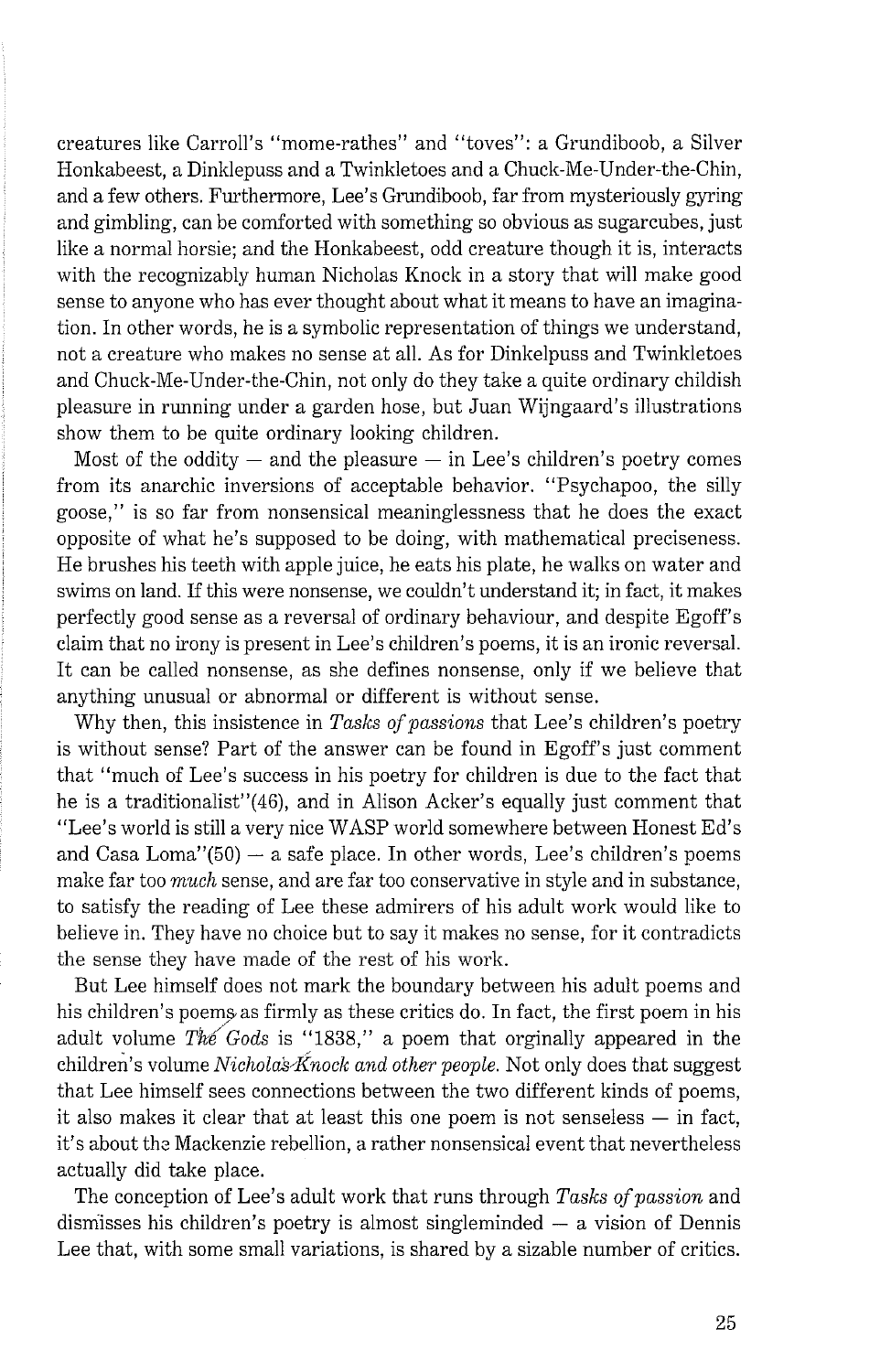The single mind most responsible for it is Dennis Lee. For these various critics depend astonishingly on Lee's published statements about his own work  $-$  in particular, on the article "Country, Cadence, Silence." which is referred to far more frequently than any of Lee's poems. Lee's concept of cadence is worth exploring, for it might in fact suggest why all these critics are wrong to separate his adult poems from his children's ones; and his own article in *Tasks of passion,*  "Polyphony: Enacting a Meditation" is as good a statement about it as he has made.

"Cadence" is Lee's word for the ideal of poetry he strives for. In terms of dictionary definitions, "cadence" refers to a rhythmic flow of sounds; for Lee it represents the flow of various rhythms that he strives for in his own work: "the polyphonic shift from inflection to inflection, the clash and resonance of vocal timbres from one moment to the next" (85). In terms of poetic technique, the specific expression of cadence that Lee says he strives for is a continuous flow of different rhythms - not the orderly patterns of traditional verse or even the apparent absence of patterns found in much contemporary verse, but rather, a constant shifting from one pattern to another, from one voice to another: "you discover that the space of cadence keeps changing its texture continuously, and with all sorts of unexpected mutations" $(92)$ .

While not many of Lee's children's poems contain such changes in voices and patterns, a few do. The last poem in *Nicholas Knock,* "You Too Lie Down," is built around the sort of hesitant semi-pauses that characterize Lee's cadential poetry for adults:

Over every elm, the half-light hovers. Down, you lie down too. Through ever shade of dusk, a hush impinges.

A poet less interested in creating changing textures would not have dropped the word "impinges" down to the next line. But Lee more often expresses something like cadence in his children's poems by combining different traditional patterns in the same poem. In *Alligator pie,* "On Tuesdays I Polish My Uncle" contains at least two different rhythmic patterns, as does the similarly constructed "Goofy Song" in *Garbage delight.* But the children's poem that most expresses cadence is the title poem in *Nicholas Knock,* a compendium of sound patterns borrowed from poets as various as Gerard Manley Hopkins  $-$  "Frisky, patterns borrowed from poets as various as Gerard Manley Hopkins — "Frisky,<br>most silver, serene — /bright step at the margins of air, you/ tiny colossus" most silver, serene<br>— and A.A. Milne: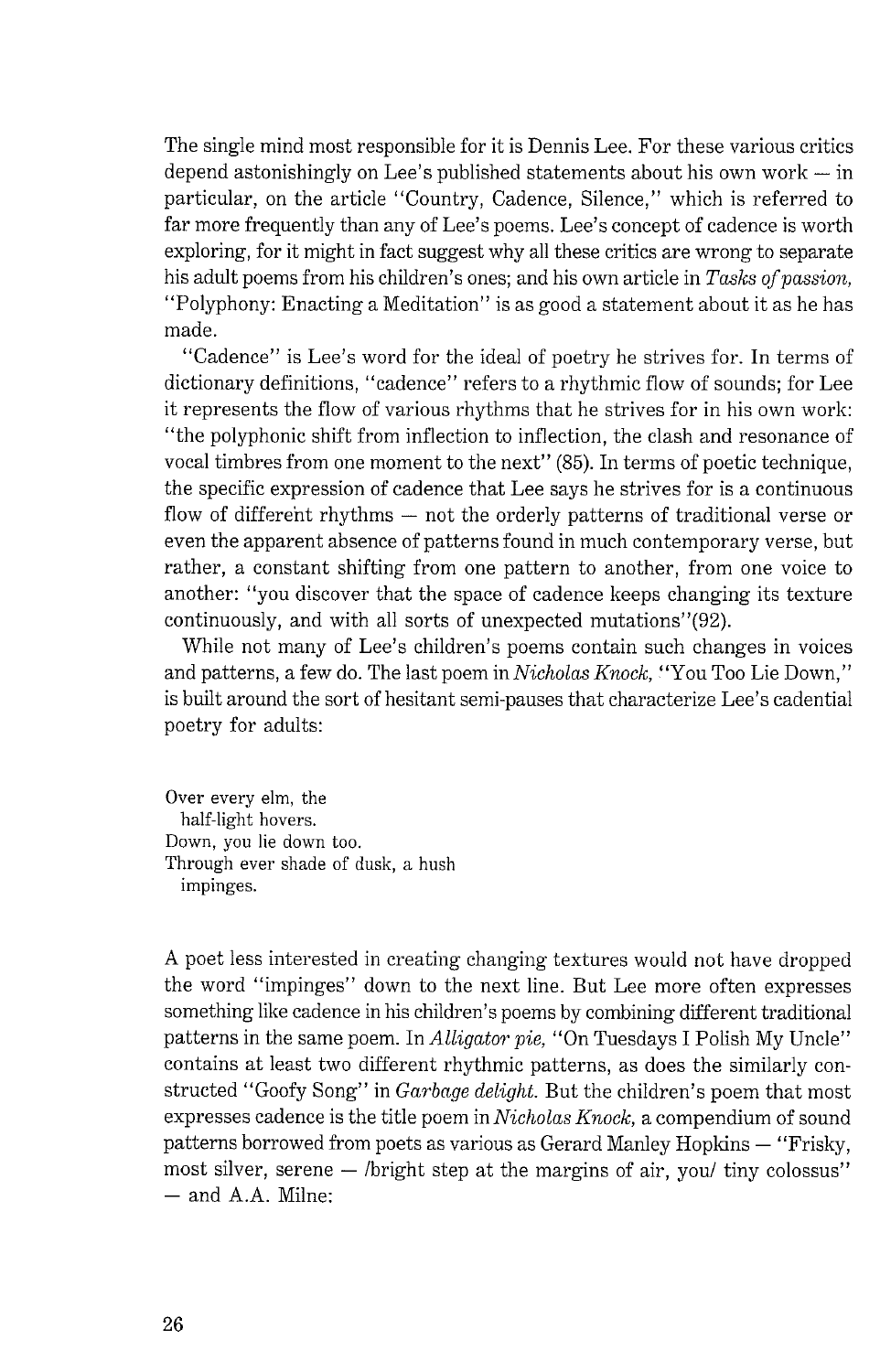Snort! went the Court clerk, and Pounded on the table top. "Stand!" cried a Bailiff with a Steely-eyed glare.

Lee strives after cadence because it represents an escape from the two things he finds most repressive. The first repression is a consciousness which sees everything as a part of itself, imposes its own voice on all things, and blots out the possibility of communion with anything beyond itself; if oneself is everything, then there is nothing left to commune with. As Lee says in Savage fields, if "man must invent himself . . . . A man has limitless scope to be anything at all  $-$  and nothing at all to be"(100). The second repression is any artifically imposed form  $-$  whether it be a rhyme scheme in a poem or the creed of a religious faith. Such "heady perfect systems" (The Gods, 18) are stultifying both of the realities they distort and of the self.

Somewhere between these two means of blotting out consciousness of anything other than oneself is cadence  $-$  not just a poetic voice which is neither singlemindedly oneself nor repressively artificial, but also an expression of that which is  $-$  the reality that flows in and behind all things; the thing Lee calls "the deep ache and presence and sometimes the joy of what is" (Civil elegies, 57) or "the gracious ache of the real" (The Gods, 28). "Cadence is something given, far greater than my own mind or craft, intimate, other, which compels my awe..." (Tasks, 95). "It's there, that's all. It's here... Not just to sponsor poems; that much I'm sure of. And I know, if you could somehow screen out the literal meaning of words in the finished poem, their polyphony would still enact the gestures of cadence. The sheer dance of voices. On its own"(90). In other words, the rhythmic flow that Lee strives to capture in his adult poems, far from being merely a poetic technique, is meant to evoke something beyond normal reality: "The swivel and thrum I sense as perpetual, that I hear all the normal reality: ''The swivel and thrum I sense as perpetual, that I hear all the<br>time like a subsonic throbbing, or the sea — even when I don't know I'm hearing time like a subsonic throbbit<br>it  $-$  I call "cadence"(95).

Less sees cadence as what he strives for in poetry that he calls "meditative" - and in fact, almost all of his poems for adults are poems which describe a mind thinking its way through to a conclusion. Paradoxically, then, his adult poems, which are about escaping the prison of selfhood, are highly personal, spoken by a thoughtful, sensitive, and highly engaged "I" who often sounds very much like Dennis Lee himself.

But while many of Lee's children's poems are spoken by an "I," that "I" is rarely meditating  $-$  and rarely like what we might imagine Lee himself to be. "If I don't get some I think I'm going to die," says one "I"; "I've got a Special Person/ At my day-care, where I'm in," says another. These poems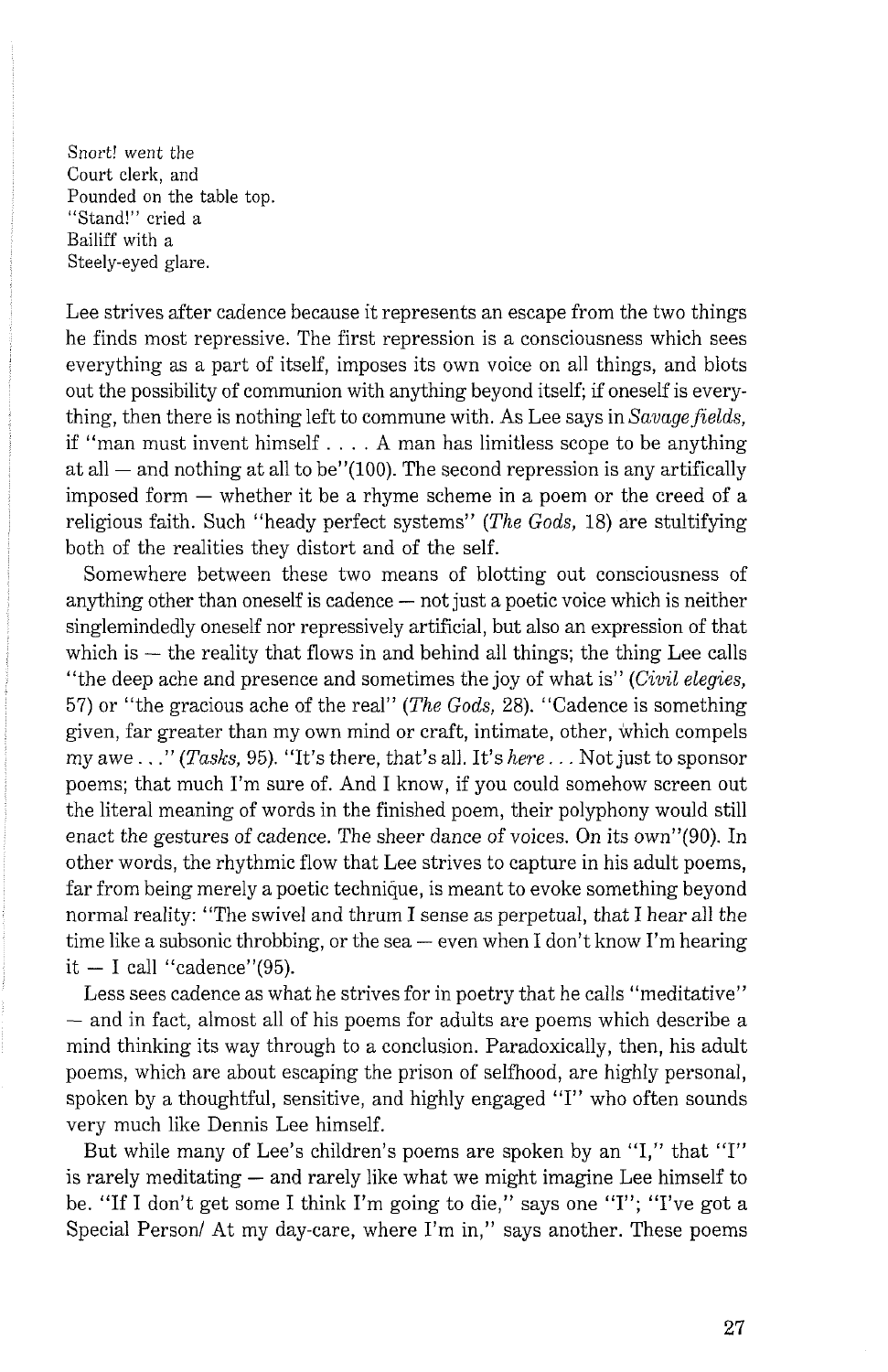are clearly intended to be dramatic monologues  $-$  as I suggested in an earlier article in this journal, "Who's Speaking? The Voices of Dennis Lee's Poetry for Children," their speakers are various children or various childlike beings. The closest they get to the mature, philosophical Dennis Lee is the one who says,

I'm thinking in bed Cause I can't get out Till I learn how to think What I'm thinking about.

But even this confused child is happy to just "Get up and be me," something the poet himself does not find so easy.

If Lee's adult poems approach cadence by means of a self-enclosed consciousness, the children's poems seem to avoid both consciousness and cadence, to replace the thinking self with dramatic depictions of others, and to replace the search for polyphony with highly organized, highly repetitive patterns. It is for these reasons that the serious readers of Lee's serious adult poems wish to call these poems nonsense. They make so much ordinary, impersonal sense, in such ordinary, traditional sound patterns, that they seem to contradict the central messages of Lee's work: that ordinary sense is repressive and senseless, and that what makes real sense, cadence, transcends easily perceptible patterns. Yet Lee himself says, "All my poetry is a response to cadence"(99). Unless he doesn't think of his work for children as part of all of his poetiy, it's possible that it might in some significant way be a response to cadence also.

The fifth of Lee's "Civil Elegies" contains one of the very few references he makes in his adult poetry to children. In that poem, Lee meditates on the comforts of order and regularity, the way in which they numb one's consciousness to those things which ought to disturb it. The children who run across Nathan Phillips Square disturb the poet's lethargic wish to be complacent, both because of their noisy energy and because they represent that which he must feel responsible for:

It would be better maybe if we could stop loving the children and their delicate brawls, pelting across the square in tandem, delting from cover to cover in raucous celebration and they are never winded, bemusing us with the rites of our own gone childhood; if only they stopped mattering, the children, it might be possible, now while the square lies stunned by noon.

In these lines, children themselves come to represent something like cadence. They possess a joyous anarchy, not insignificantly expressed in "raucous" sound, a cadence that cuts across the regular patterns of the square and disturbs what Lee calls, in the next elegy, "barbarian' normalcy." Their presence forces him to meditate both upon the horrors of civic complacency and upon its effects on children: "a man who/ fries the skin of kids with burning jelly is a/ criminal."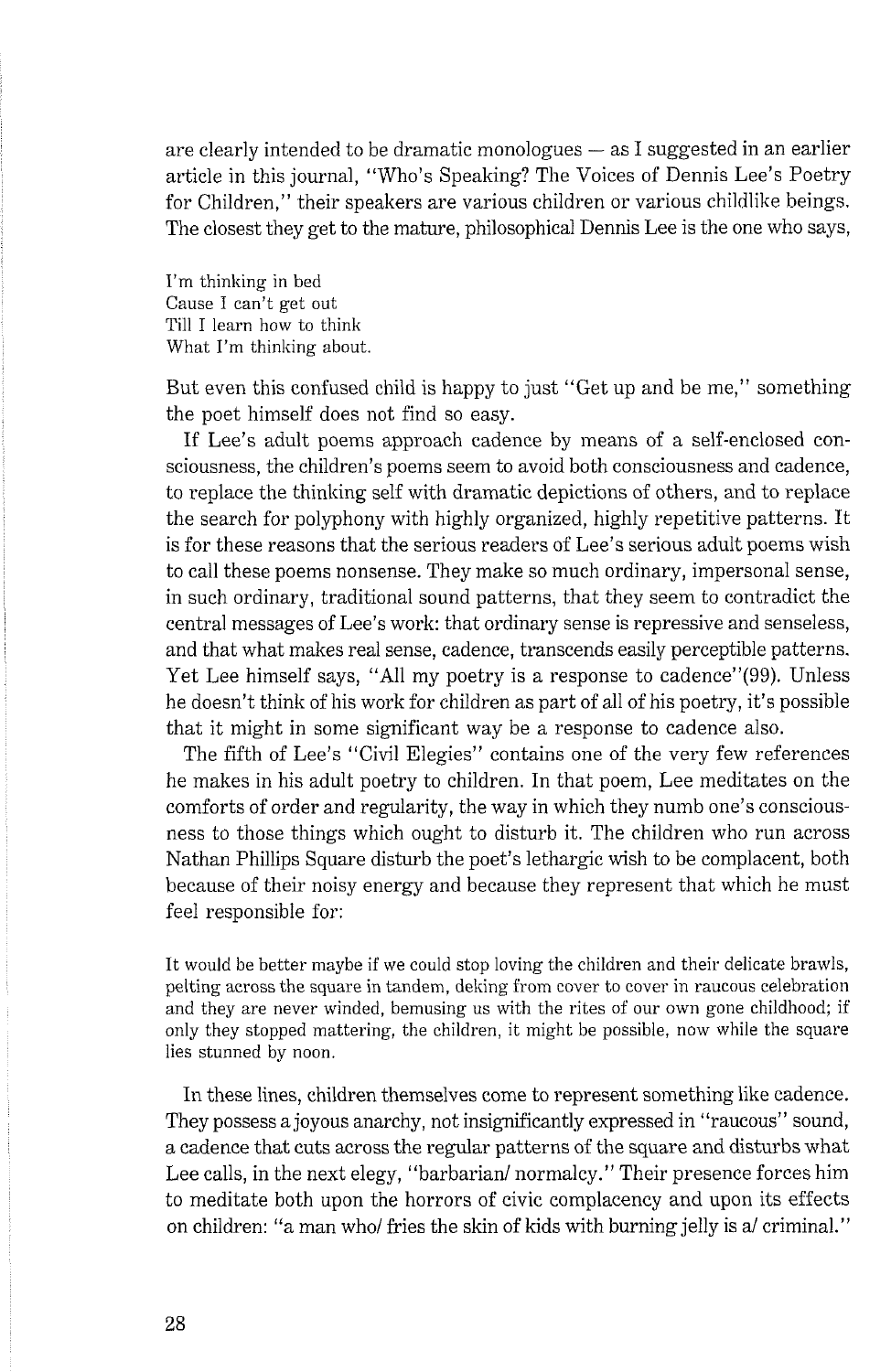While these thoughts are not pleasant, they are liberating; they free the meditator from his wish for numbness, and not surprisingly, he expresses his aroused horror in a series of shifting rhythmic patterns that clearly signal the presence of cadence.

I'd like to suggest that the image of childhood Lee evokes throughout his four volumes of children's poems is itself a representation of cadence. As I pointed out in an earlier article in this journal called "The Silver Honkabeest: Children and the Meaning of Childhood," the joyously anarchic figures that Lee describes throughout these poems represent two apparently contradictory things. From the viewpoint of normalcy, they possess a distressing anarchy: bad manners, disrespect for grownup regulations, disregard of the rules of ordinary language. The person who pigs out on "Garbage Delight" would be the despair of Emily Post; and Psychapoo's mother must be constantly telling him that beds are not for riding bicycles in. But the point, of course, is that, from the point of view of individuality, anarchy is freedom both from the repression of rules and from one's ordinary self, both from doing what one is told to do and doing what one usually does.

In "The Gods," Lee asks,

Who now can speak of  $G$ ods  $$ their strokes and carnal voltage, old ripples of presence a space ago archaic eddies of being?

He suggests no-one can, any longer, that we are too deadened by "taxonomies, equations, paradigms" to speak of divine beings. But he does speak of them himself, in his children's poems; for what are Mr. Hoobody and Psychapoo and Atilla the Hun and the sleazy Oilcan Harry  $-$  and above all, The Silver Honkabeest that both delights and disturbs Nicholas Knock  $-$  what are they but "godforce," "dimensions of otherness" that is to be both sought after and feared?

In "Polyphony: Enacting a Meditation," Lee says, "When cadence sifts through you, the invitation has already occurred. 'Come and be part of me . . . . Sit still, and be me." ' That, I think, is exactly what the anarchic figures that appear so frequently in Lee's poems say to his young readers  $-$  and even to his older ones. Be Psychapoo. Be Peter Rabbit, who tells his parents to shut up. Be a person saying a tongue-twister about a babysitter that almost defeats the communicative purposes of language, and thus allows unrepressing disorder in. Enjoy that which is unruly; find it possible to express that thing within you which your growing sense of self-consciousness and your grown consciousness of normalcy and of the right way to do things are gradually killing within you. In the fifth Civil Elegy, Lee spoke of how children bemuse adults "with the rites of our own/ childhood;" they remind us of something we once felt, and

29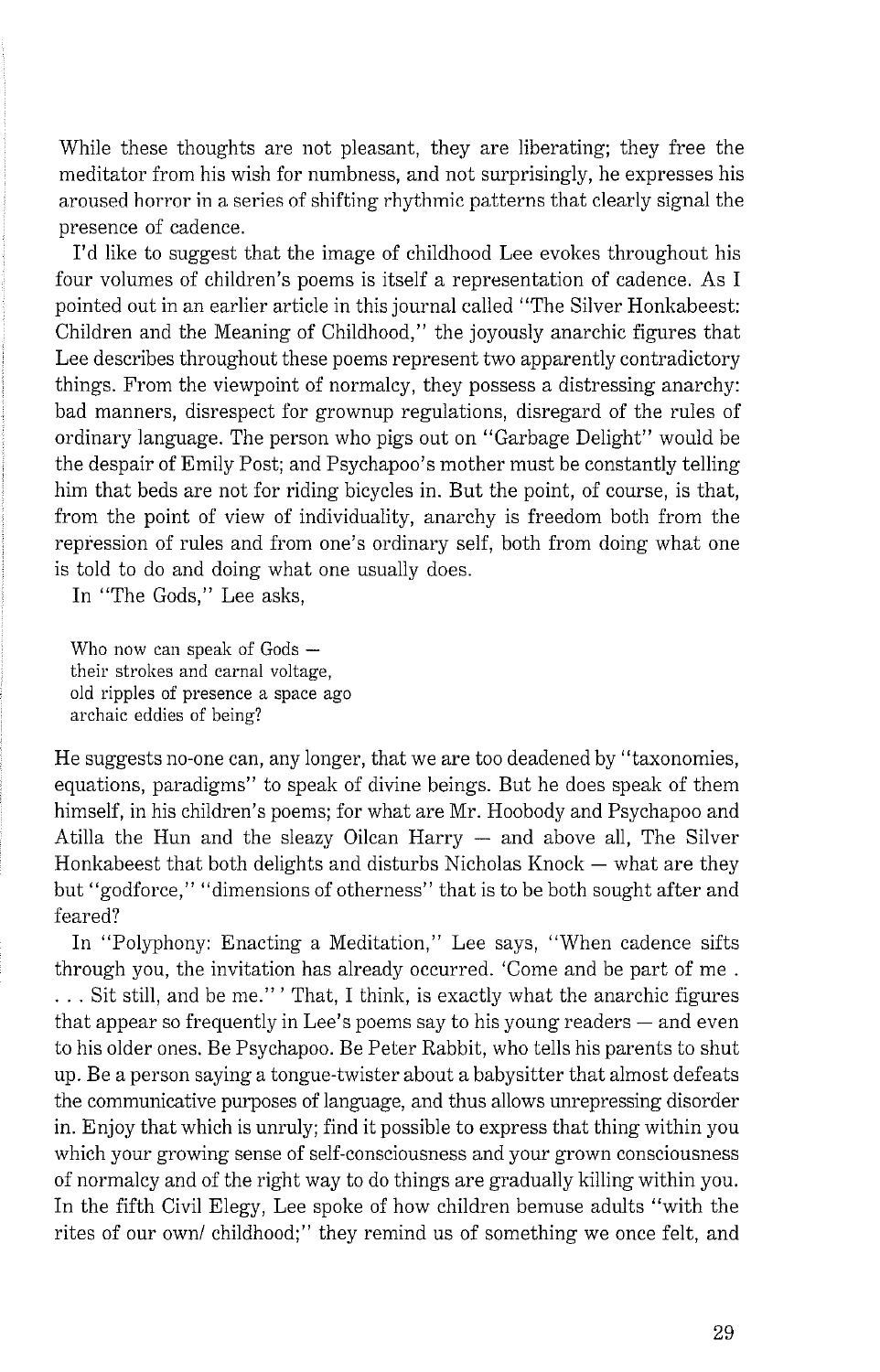feel now apart from. For Lee, clearly, children are close to cadence and in the process of growing away from it. And adults have lost contact with cadence and therefore must be in the process of finding it.

I believe that explains the differences between Lee's children's poems and his adult ones. The children's poems merely describe cadence, and because they have contact with it, can afford to describe it in the orderly patterns of traditional verse; the adult poems seek cadence by wooing it in its own tongue.

In her discussion of nonsense, Elizabeth Sewell suggests that "Nonsense words, by the usual nonsense methods, play against the mind's tendency to oneness, the tendency toward poetry and dream, but they have equally to make sure that the Nonsense words do not make a nothingness in the mind. Either form of infinity is dangerous to nonsense''(383). By poetry or dream Sewell means those ways in which we integrate and explain the world to ourselves; our tendency to do that helps us to find some meaning in nonsense at the same time as nonsense disturbs our usual categories of meaning. Nonsense becomes a doorway past the ordinary, a way into something more than real but not quite understandable, not a repressive taxonomy. Seen in this way, nonsense is quite different from no-sense, and seen in this way, much of Lee's children's poetry might be considered nonsense after all. It describes images of cadence, and cadence, too, disturbs our usual categories of meaning and replaces them with much more than just nothing.

Lee's children's poems are an important part of his work as a whole. As does "1838" in the context of *The Gods,* these poems become part of the polyphony, the totality of Lee's multi-voiced poetic endeavour. And Dennis the Kid's Poet is a self that matters as much as all those other more serious selves, a voice that speaks as truthfully, and in the long run, as seriously, as the others  $$ in spite of its funny clothes. That Lee can describe that which transcends the ordinary in traditional regular rhythms is as significant as the fact that the if the adult poet thinks against thought (the phrase is Lee's, in  $Savage$  *fields),* then the children's poet gives orderly evocations of disorder. Both those paradoxes are important, both for those who would understand Lee as a serious thinker about poetry and life, and for those who enjoy and admire his children's poems and would like to understand some of the sources of their power.

## *REFERENCES*

Lee, Dennis. Alligator pie. Toronto: Macmillan, 1974. *Civil elegies and other poems. Toronto: Anasi, 1972. Ga?-bage delight. Toronto: Macmillan,* 1977. *Jelly Belly. Toronto: Macmillan,* 1983. *Kingdom of absence. Toronto: Anansi,* 1967. *Nicholas Knock and other people. Toronto: Macmillan,* 1974.